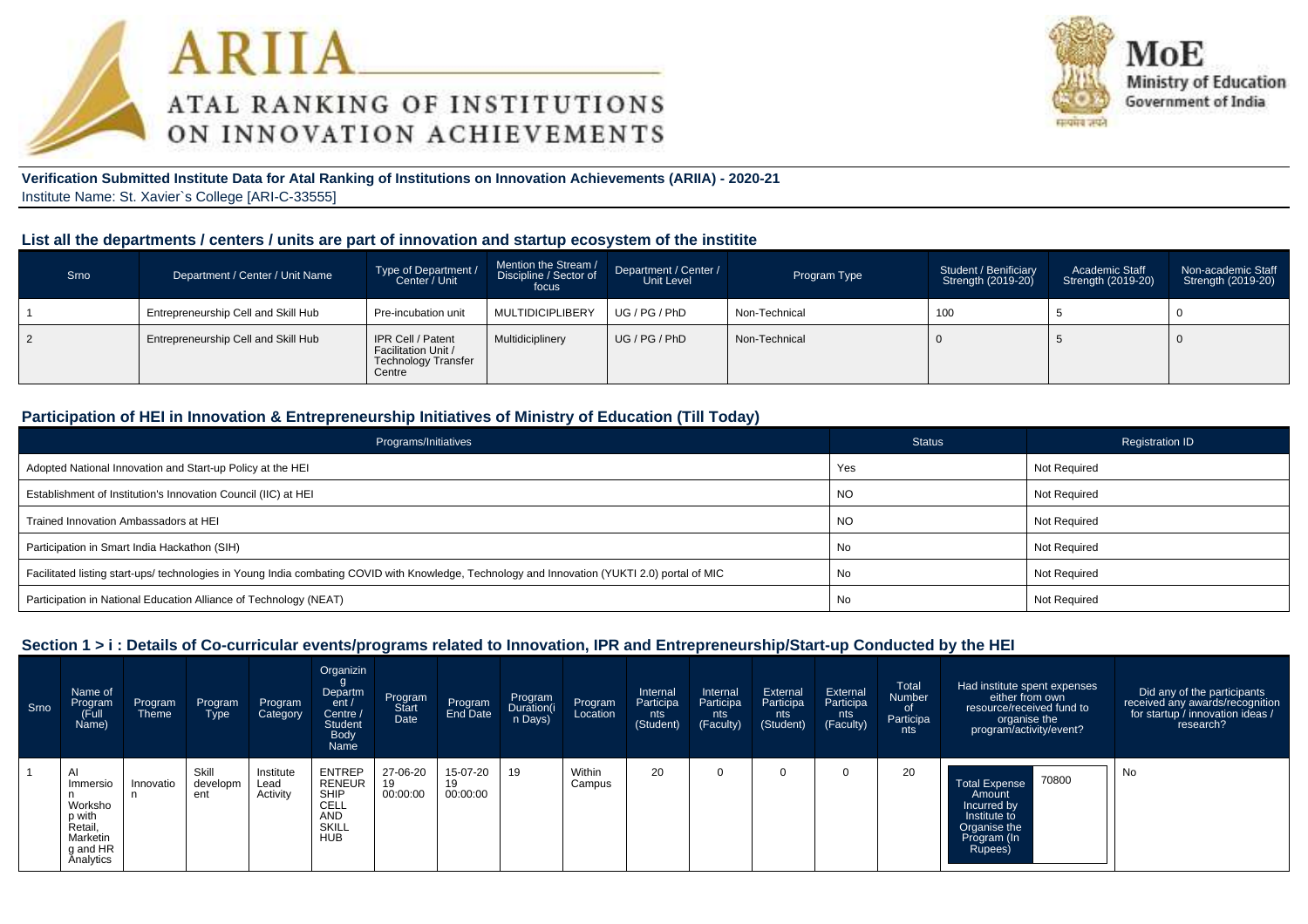| 2              | Machine<br>Learning<br>&<br>Artificial<br>Intelligen<br>ce<br>(Non-<br>Finance) | Innovatio<br>n                                | Skill<br>developm<br>ent | Institute<br>Lead<br>Activity | ENTREP<br>RENEUR<br>SHIP<br>CELL<br>AND<br><b>SKILL</b><br><b>HUB</b> | 03-08-20<br>19<br>00:00:00 | $01 - 11 - 20$<br>19<br>00:00:00 | 91             | Within<br>Campus | 25  | $\Omega$     | $\Omega$ | $\Omega$       | 25  | 737500<br><b>Total Expense</b><br><b>Amount</b><br>Incurred by<br>Institute to<br>Organise the<br>Program (In<br>Rupees) | No |
|----------------|---------------------------------------------------------------------------------|-----------------------------------------------|--------------------------|-------------------------------|-----------------------------------------------------------------------|----------------------------|----------------------------------|----------------|------------------|-----|--------------|----------|----------------|-----|--------------------------------------------------------------------------------------------------------------------------|----|
| 3              | Taxiderm                                                                        | Innovatio<br>n                                | Skill<br>developm<br>ent | Institute<br>Lead<br>Activity | <b>ENTREP</b><br>RENEUR<br>SHIP<br>CELL<br>AND<br>SKILL<br><b>HUB</b> | 03-08-20<br>19<br>00:00:00 | 22-08-20<br>19<br>00:00:00       | 20             | Within<br>Campus | 18  | $\Omega$     | $\Omega$ | $\Omega$       | 18  | Total Expense 60000<br>Amount<br>Incurred by<br>Institute to<br>Organise the<br>Program (In<br>Rupees)                   | No |
| $\overline{4}$ | Entrepre<br>neurship<br>(ABCDE<br>AnyBody<br>Can Do<br>businEss                 | Entrepre<br>neurship/<br>Startup <sup>1</sup> | Innovatio<br>n Contest   | Institute<br>Lead<br>Activity | ENTREP<br>RENEUR<br>SHIP<br>CELL<br>AND<br><b>SKILL</b><br><b>HUB</b> | 29-08-20<br>19<br>00:00:00 | 12-09-20<br>19<br>00:00:00       | 15             | Within<br>Campus | 50  | $\mathbf{0}$ | $\Omega$ | $\overline{0}$ | 50  | Total Expense 90000<br>Amount<br>Incurred by<br>Institute to<br>Organise the<br>Program (In<br>Rupees)                   | No |
| 5              | Lecture<br>on<br>Entrepre<br>neurship                                           | Entrepre<br>neurship/<br>Startup              | Ideation                 | Institute<br>Lead<br>Activity | ENTREP<br>RENEUR<br>SHIP<br>CELL<br>AND<br><b>SKILL</b><br><b>HUB</b> | 06-01-20<br>20<br>00:00:00 | 07-01-20<br>20<br>00:00:00       | $\overline{2}$ | Within<br>Campus | 300 | $\mathbf 0$  | $\Omega$ | $\overline{0}$ | 300 | Total Expense 7800<br><b>Amount</b><br>Incurred by<br>Institute to<br>Organise the<br>Program (In<br>Rupees)             | No |

#### **Section 1 > i : Details of Co-curricular events/programs related to Innovation, IPR and Entrepreneurship/Start-up Conducted by the HEI**

**Section 1 > ii : Details of Students, Faculties/Staff Participation/Representation in Co-curricular events/programs related to Innovation, IPR and Entrepreneurship/Start-upat the State, National and (or) International Level (Organized by External Organizations) sent by the HEI**

**No Data Flled!**

# **Section 2 > i : List the Academic Programs on Innovation, IPR and Entrepreneurship Development Offered During the Academic Period (2019-20)**

| Srno      | <b>Title of Course/Subject</b><br>Offered                         | <b>Program Theme</b>     | <b>Type of Course</b> | Course Offering<br>Department/Centr<br>e/Unit Name | Level of<br>Course                         | Program<br><b>Start Date</b> | Program End<br>Date | Program<br>Duration(in Days) | Mode of Delivery | <b>Total Numbers of</b><br>Participants | <b>Total Numbers of</b><br><b>Contact Hours of Course</b><br>(Minimum 30 Contact<br>hours) |
|-----------|-------------------------------------------------------------------|--------------------------|-----------------------|----------------------------------------------------|--------------------------------------------|------------------------------|---------------------|------------------------------|------------------|-----------------------------------------|--------------------------------------------------------------------------------------------|
|           | Machine Learning and<br>Artificial Intelligence (Non-<br>Finance) | Entrepreneurship/Startup | Short term<br>Course  | Short Term<br>Certificate Course                   | Entrepreneur<br>ship Cell and<br>Skill HUB | 03-08-2019                   | 20-01-2020          | 171                          | Offline          | 25                                      | 48                                                                                         |
| $\vert$ 2 | Entrepreneurship (ABCDE<br>AnyBody Can Do businEss)               | Entrepreneurship/Startup | Short term<br>Course  | Short Term<br><b>Certificate Course</b>            | Entrepreneur<br>ship cell and<br>skill hub | 29-08-2019                   | 20-12-2019          | 114                          | Offline          |                                         | $50 \mid 36$                                                                               |

# **Section 2 > ii : List the Employment Generation Skill Development Programs Organized by the HEI on Innovation, IPR and Entrepreneurship Development During the Academic Period (2019-20)**

| Course Offering<br>Program<br>Duration(in<br>Program Start Program End<br>Date Date<br>Total Numbers of<br>Mode of Delivery<br>Type of Course<br>Department/Centre/<br>Title of the Training Program<br><b>Program Theme</b><br>Srno<br>Participants<br>Days)<br>30 Contact hours)<br>Unit Name |  |  |  |  |  |  |  |  |  |  | <b>Total Numbers of Contact</b><br>Hours of Course (Minimum |
|-------------------------------------------------------------------------------------------------------------------------------------------------------------------------------------------------------------------------------------------------------------------------------------------------|--|--|--|--|--|--|--|--|--|--|-------------------------------------------------------------|
|-------------------------------------------------------------------------------------------------------------------------------------------------------------------------------------------------------------------------------------------------------------------------------------------------|--|--|--|--|--|--|--|--|--|--|-------------------------------------------------------------|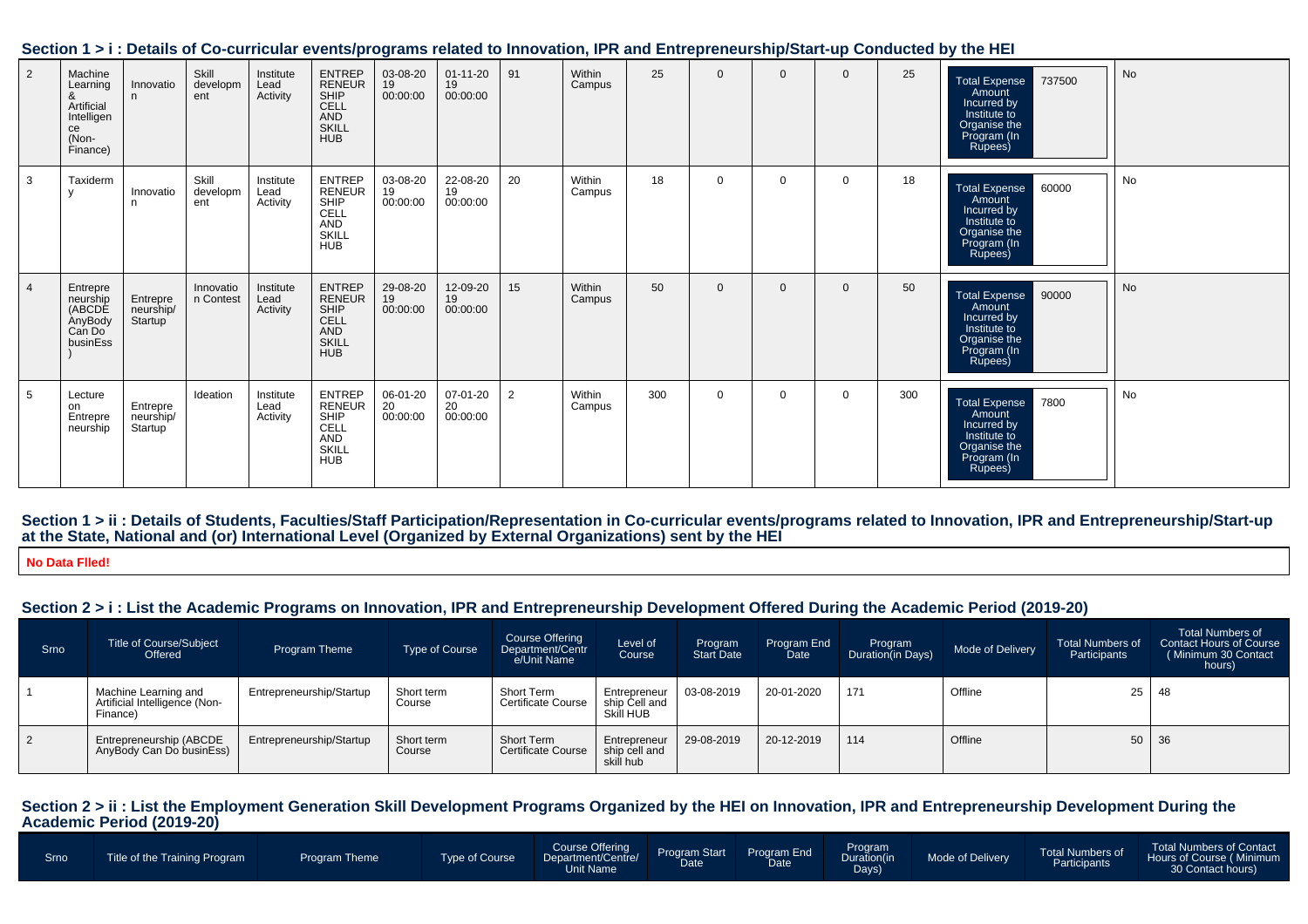| Machine Learning and<br>Artificial Intelligence-Non<br>Finanace | Entrepreneurship/Startup | Employment<br>Generation Training<br>Programs        | Entrepreneurship<br>Cell and Skills hub | 03-08-2019 | 31-12-2019 | 151 | Offline | 25 48 |  |
|-----------------------------------------------------------------|--------------------------|------------------------------------------------------|-----------------------------------------|------------|------------|-----|---------|-------|--|
| Entrepreneurship (ABCDE<br>AnyBody Can Do businEss)             | Entrepreneurship/Startup | Employment<br><b>Generation Training</b><br>Programs | Entrepreneurship<br>Cell and Skill hub  | 29-08-2019 | 08-01-2020 | 133 | Offline | 50 36 |  |

Section 2 > iii : List the Full Time Faculties had with a Degree (UG/PG/PhD) in Innovation/IPR/Entrepreneurship and (or) Received Specialized Training program of I&E, IPR **(MDP, EDP, FDP, Short-term Certificate Course, of minimum 30 hours Duration) conducted by various State, Central Govt. agencies, and Knowledge Agencies in theAcademic Period (2019-20)**

**No Data Flled!**

#### **Section 3 > i : List Idea/Innovation Centric Student Clubs Are Functional at the HEI with Access to Co-working Space/Work-stations for Students with Facilities &Equipment Available to promote and Support Innovation, Entrepreneurship and IPR Activities in Campus**

| Srno | Name of Student Club                   | Type of Club           | Year of Establishment | <b>Type of Facilities</b><br>Available at the Club | <b>Student Club</b><br>with Access to<br>Other I&E<br>Facilities at the<br><b>HEI</b> | No of<br>Programs/Activiti<br>es Organized by<br>the Student Club<br>During the AY<br>$2019 - 20$ | <b>Student Club</b><br><b>Team Lead</b><br>Name | <b>Student Club Team</b><br><b>Lead Email</b> | <b>Student Club Team</b><br>Lead Phone |
|------|----------------------------------------|------------------------|-----------------------|----------------------------------------------------|---------------------------------------------------------------------------------------|---------------------------------------------------------------------------------------------------|-------------------------------------------------|-----------------------------------------------|----------------------------------------|
|      | ENTREPRENEURSHIP CELL<br>AND SKILL HUB | <b>Innovation Club</b> | 2014                  | Co-working Space                                   | Pre-Incubation<br>Unit                                                                |                                                                                                   | ANHAD ARORA                                     | anhadarora10@gmail.<br>com                    | 9811308500                             |

#### Section  $3 > i$  i > a : List the Pre-Incubation Facility (Tinkering Lab/Makers' Space/Design Centre/New Gen IEDC/IEDC/EDC/Innovation Centre/Startup Cell) (>= 600 Sq. Ft. **Floor Area)**

**No Data Flled!**

#### **Section 3 > ii > b : List the Centre of Excellence (CoE) Facilities with Advance Tools and Equipment at the HEI (>= 1000 Sq. Ft. Floor Area)**

**No Data Flled!**

#### **Section 3 > ii > c : List the Incubation Facilities at the HEI (>= 1500 Sq. Ft. Floor Area)**

**No Data Flled!**

### **Section 3 > ii > d : List the Innovation Park/Research Park Facilities at the HEI (>= 5000 Sq. Ft. Floor Area)**

**No Data Flled!**

# **Section 3 > ii > e : List the IPR Cell/Technology Transfer Centre Facilities at the HEI**

**No Data Flled!**

## **Section 3 > iii > a : Provide detail list of Faculties as Mentor to help Ideas/Innovations/Startups**

**No Data Flled!**

# **Section 3 > iii > b : Provide detail list of External Experts/Agencies engaged as Mentor to help Ideas/Innovations/Startups**

**No Data Flled!**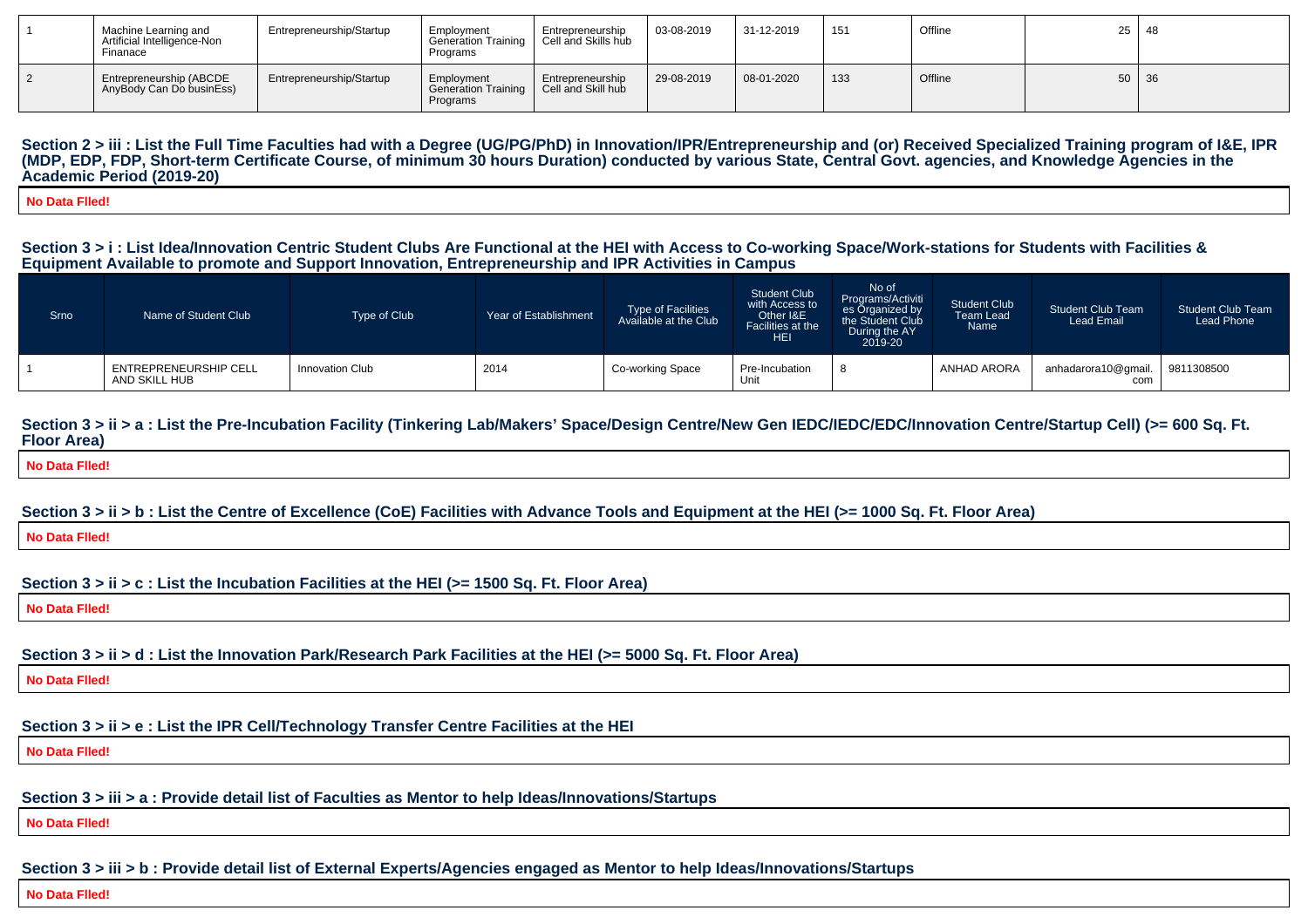#### **Section 4 : List all the Innovations Generated Developed, Completed and Implemented in Ground with Support of Pre-incubation & Incubation facilities at the HEI andRecognitions Received**

**No Data Flled!**

**Section 5 : List all the Ventures/Startups/SME Units Established with Support of Pre-incubation & Incubation facilities at the HEI**

**No Data Flled!**

**Section 7 > i : List all the Collaborations with External Agencies and Co-Creation of I&E Activities by the HEI**

**No Data Flled!**

**Section 8 > ii : List the IPs Filed/Published/Granted (Copyright & Designs Only) by the HEI as an Applicant / Co-applicant / Co-owner**

**No Data Flled!**

**Section 8 > iii : List the IP (Patents only) Filed by the HEI as Applicant / Co-applicant / Co-owner**

**No Data Flled!**

**Section 8 > v : List the IPs hold by the Innovation teams/Startups Incubated at the Pre-incubation/incubation Unit of the HEI**

**No Data Flled!**

**Section 8 > vi : List the IP Commercialized/Transferred Published & Granted to HEI as Co-applicant/Co-owner**

**No Data Flled!**